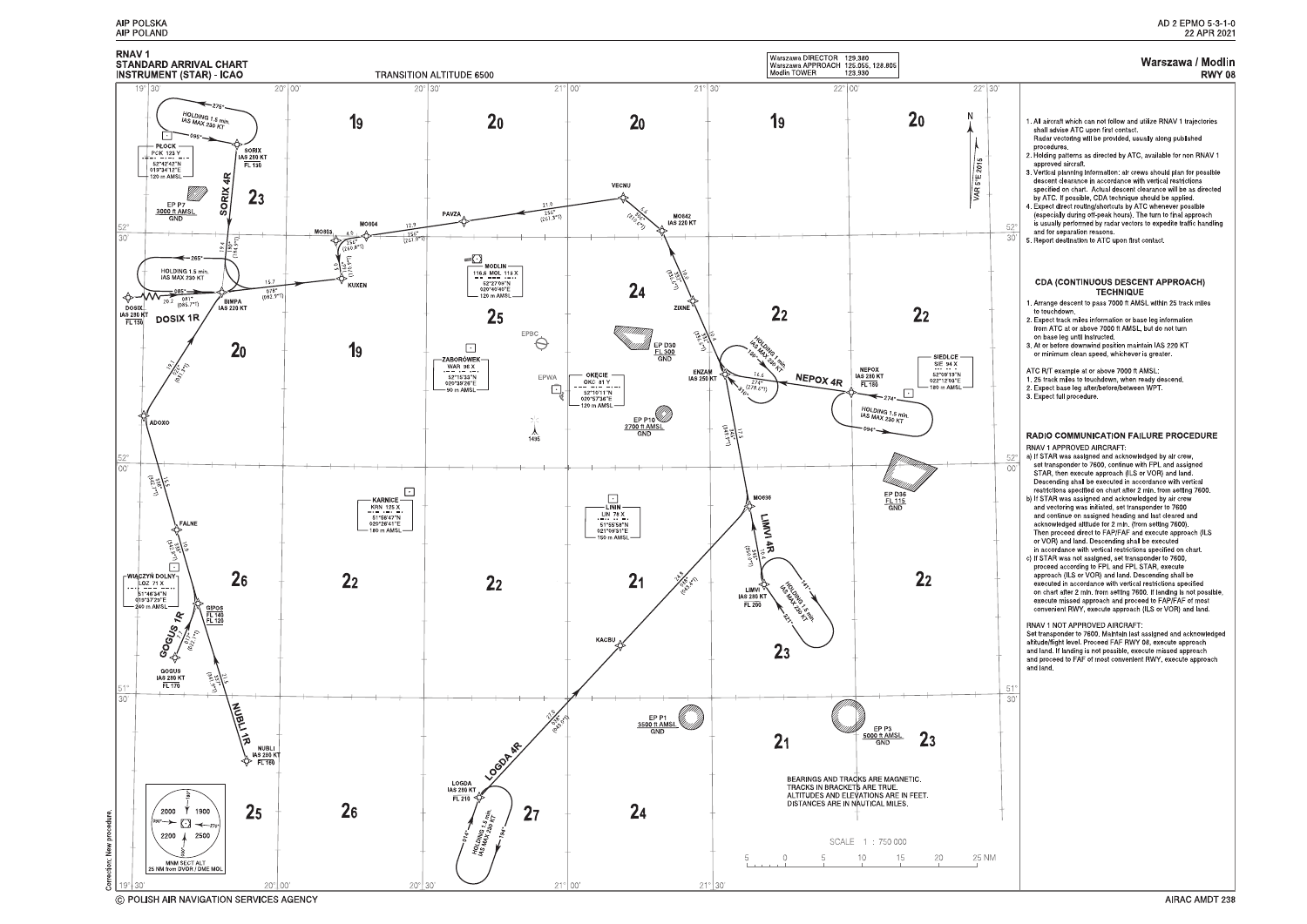#### **RNAV 1 STANDARD ARRIVAL CHART INSTRUMENT (STAR) - ICAO**

**SORIX 4R**

| <b>SEQUENCE</b><br><b>NUMBER</b> | <b>PATH</b><br><b>TERMINATOR</b> | <b>WAYPOINT</b><br><b>IDENTIFIER</b> | <b>COURSE / TRACK</b><br>$^{\circ}$ M $(^{\circ}$ T) | <b>DISTANCE</b><br>(NM) | <b>ALTITUDE</b> | <b>SPEED</b><br>(kt) | <b>NAV SPEC</b>   |
|----------------------------------|----------------------------------|--------------------------------------|------------------------------------------------------|-------------------------|-----------------|----------------------|-------------------|
| 001                              | IF                               | <b>SORIX</b>                         |                                                      | -                       | -FL130          | $-280$               | RNAV <sub>1</sub> |
| 002                              | ⊤⊏                               | <b>BIMPA</b>                         | 180 (184.9)                                          | 19.35                   |                 | $-220$               | RNAV <sub>1</sub> |
| 003                              | тF                               | <b>KUXEN</b>                         | 078 (082.9)                                          | 15.70                   |                 | -                    | RNAV <sub>1</sub> |

### **DOSIX 1R**

| <b>SEQUENCE</b><br><b>NUMBER</b> | <b>PATH</b><br>TERMINATOR | <b>WAYPOINT</b><br><b>IDENTIFIER</b> | <b>COURSE / TRACK</b><br>$^{\circ}$ M $^{\circ}$ T) | <b>DISTANCE</b><br>(NM) | <b>ALTITUDE</b> | <b>SPEED</b><br>(kt) | <b>NAV SPEC</b>   |
|----------------------------------|---------------------------|--------------------------------------|-----------------------------------------------------|-------------------------|-----------------|----------------------|-------------------|
| 001                              |                           | DOSIX                                |                                                     |                         | -FL150          | $-280$               | RNAV <sub>1</sub> |
| 002                              |                           | <b>BIMPA</b>                         | 081 (085.7)                                         | 20.19                   |                 | $-220$               | RNAV <sub>1</sub> |
| 003                              |                           | KUXEN                                | 078 (082.9)                                         | 15.70                   |                 |                      | RNAV <sub>1</sub> |

### **NUBLI 1R**

| <b>SEQUENCE</b><br><b>NUMBER</b> | <b>PATH</b><br>TERMINATOR | <b>WAYPOINT</b><br><b>IDENTIFIER</b> | <b>COURSE / TRACK</b><br>$^{\circ}$ M $^{\circ}$ T) | <b>DISTANCE</b><br>(NM) | <b>ALTITUDE</b>  | <b>SPEED</b><br>(kt) | <b>NAV SPEC</b>   |
|----------------------------------|---------------------------|--------------------------------------|-----------------------------------------------------|-------------------------|------------------|----------------------|-------------------|
| 001                              | IF                        | <b>NUBLI</b>                         |                                                     |                         | -FL160           | $-280$               | RNAV <sub>1</sub> |
| 002                              | TF                        | <b>GIPOS</b>                         | 337 (341.9)                                         | 21.47                   | -FL140<br>+FL120 |                      | RNAV <sub>1</sub> |
| 003                              | TF                        | <b>FALNE</b>                         | 338 (342.8)                                         | 10.00                   |                  |                      | RNAV <sub>1</sub> |
| 004                              | TF                        | <b>ADOXO</b>                         | 338 (342.7)                                         | 15.46                   | ۰                |                      | RNAV <sub>1</sub> |
| 005                              | TF                        | <b>BIMPA</b>                         | 026 (031.3)                                         | 19.05                   |                  | $-220$               | RNAV <sub>1</sub> |
| 006                              | TF                        | <b>KUXEN</b>                         | 078 (082.9)                                         | 15.70                   | -                |                      | RNAV <sub>1</sub> |

# **GOGUS 1R**

| <b>SEQUENCE</b><br><b>NUMBER</b> | <b>PATH</b><br>TERMINATOR | <b>WAYPOINT</b><br><b>IDENTIFIER</b> | <b>COURSE / TRACK</b><br>$^{\circ}$ M $^{\circ}$ T) | <b>DISTANCE</b><br>(NM) | <b>ALTITUDE</b>  | <b>SPEED</b><br>(kt) | <b>NAV SPEC</b>   |
|----------------------------------|---------------------------|--------------------------------------|-----------------------------------------------------|-------------------------|------------------|----------------------|-------------------|
| 001                              | IF                        | <b>GOGUS</b>                         |                                                     |                         | -FL170           | $-280$               | RNAV <sub>1</sub> |
| 002                              | TF                        | <b>GIPOS</b>                         | 017(022.1)                                          | 7.67                    | -FL140<br>+FL120 |                      | RNAV <sub>1</sub> |
| 003                              | TF                        | <b>FALNE</b>                         | 338 (342.8)                                         | 10.00                   |                  |                      | RNAV <sub>1</sub> |
| 004                              | TF                        | <b>ADOXO</b>                         | 338 (342.7)                                         | 15.46                   |                  |                      | RNAV <sub>1</sub> |
| 005                              | TF                        | <b>BIMPA</b>                         | 026 (031.3)                                         | 19.05                   |                  | $-220$               | RNAV <sub>1</sub> |
| 006                              | TF                        | <b>KUXEN</b>                         | 078 (082.9)                                         | 15.70                   |                  |                      | RNAV <sub>1</sub> |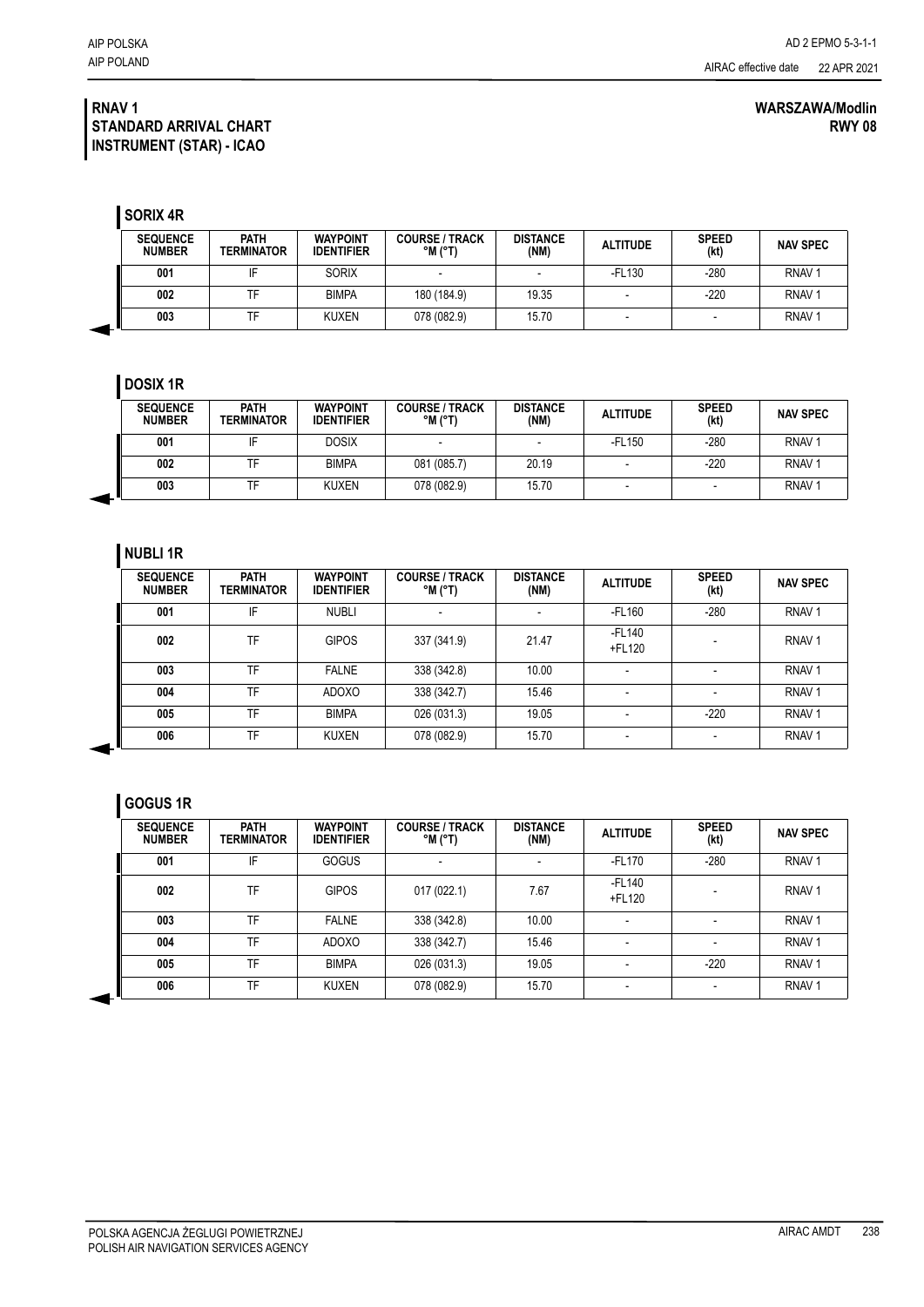# **LOGDA 4R**

| <b>SEQUENCE</b><br><b>NUMBER</b> | <b>PATH</b><br>TERMINATOR | <b>WAYPOINT</b><br><b>IDENTIFIER</b> | <b>COURSE / TRACK</b><br>$^{\circ}$ M ( $^{\circ}$ T) | <b>DISTANCE</b><br>(NM) | <b>ALTITUDE</b>          | <b>SPEED</b><br>(kt) | <b>NAV SPEC</b>   |
|----------------------------------|---------------------------|--------------------------------------|-------------------------------------------------------|-------------------------|--------------------------|----------------------|-------------------|
| 001                              | IF                        | <b>LOGDA</b>                         |                                                       |                         | $-FL210$                 | $-280$               | RNAV <sub>1</sub> |
| 002                              | TF                        | <b>KACBU</b>                         | 038 (043.0)                                           | 27.00                   |                          |                      | RNAV <sub>1</sub> |
| 003                              | <b>TF</b>                 | MO696                                | 038 (043.4)                                           | 24.76                   |                          |                      | RNAV <sub>1</sub> |
| 004                              | TF                        | <b>ENZAM</b>                         | 345 (349.9)                                           | 17.49                   |                          | $-250$               | RNAV <sub>1</sub> |
| 005                              | TF                        | <b>ZIXNE</b>                         | 332 (336.6)                                           | 10.42                   | $\overline{\phantom{a}}$ |                      | RNAV <sub>1</sub> |
| 006                              | TF                        | MO842                                | 332 (336.6)                                           | 10.00                   | $\overline{\phantom{a}}$ | $-220$               | RNAV <sub>1</sub> |
| 007                              | TF                        | <b>VECNU</b>                         | 306 (310.6)                                           | 6.63                    | $\overline{\phantom{a}}$ |                      | RNAV <sub>1</sub> |
| 008                              | TF                        | <b>PAVZA</b>                         | 256 (261.3)                                           | 20.96                   | $\overline{\phantom{a}}$ |                      | RNAV <sub>1</sub> |
| 009                              | TF                        | MO804                                | 256 (261.0)                                           | 12.86                   | $\overline{\phantom{a}}$ |                      | RNAV <sub>1</sub> |
| 010                              | TF                        | MO803                                | 256 (260.8)                                           | 4.00                    | $\overline{\phantom{a}}$ |                      | RNAV <sub>1</sub> |
| 011                              | TF                        | KUXEN                                | 166 (170.9)                                           | 5.00                    |                          |                      | RNAV <sub>1</sub> |

## **LIMVI 4R**

| <b>SEQUENCE</b><br><b>NUMBER</b> | <b>PATH</b><br>TERMINATOR | <b>WAYPOINT</b><br><b>IDENTIFIER</b> | <b>COURSE / TRACK</b><br>$^{\circ}$ M ( $^{\circ}$ T) | <b>DISTANCE</b><br>(NM) | <b>ALTITUDE</b>          | <b>SPEED</b><br>(kt) | <b>NAV SPEC</b>   |
|----------------------------------|---------------------------|--------------------------------------|-------------------------------------------------------|-------------------------|--------------------------|----------------------|-------------------|
| 001                              | IF                        | LIMVI                                |                                                       | ٠                       | $-FL200$                 | $-280$               | RNAV <sub>1</sub> |
| 002                              | TF                        | MO696                                | 345 (350.0)                                           | 10.35                   |                          |                      | RNAV <sub>1</sub> |
| 003                              | TF                        | ENZAM                                | 345 (349.9)                                           | 17.49                   |                          | $-250$               | RNAV <sub>1</sub> |
| 004                              | TF                        | <b>ZIXNE</b>                         | 332 (336.6)                                           | 10.42                   | ٠                        | ٠                    | RNAV <sub>1</sub> |
| 005                              | TF                        | MO842                                | 332 (336.6)                                           | 10.00                   | $\overline{\phantom{a}}$ | $-220$               | RNAV <sub>1</sub> |
| 006                              | TF                        | <b>VECNU</b>                         | 306 (310.6)                                           | 6.63                    | $\overline{\phantom{a}}$ |                      | RNAV <sub>1</sub> |
| 007                              | TF                        | PAVZA                                | 256 (261.3)                                           | 20.96                   |                          | ٠                    | RNAV <sub>1</sub> |
| 008                              | TF                        | MO804                                | 256 (261.0)                                           | 12.86                   |                          |                      | RNAV <sub>1</sub> |
| 009                              | TF                        | MO803                                | 256 (260.8)                                           | 4.00                    |                          |                      | RNAV <sub>1</sub> |
| 010                              | TF                        | <b>KUXEN</b>                         | 166 (170.9)                                           | 5.00                    | $\overline{\phantom{a}}$ | ٠                    | RNAV <sub>1</sub> |

## **NEPOX 4R**

| <b>SEQUENCE</b><br><b>NUMBER</b> | <b>PATH</b><br><b>TERMINATOR</b> | <b>WAYPOINT</b><br><b>IDENTIFIER</b> | <b>COURSE / TRACK</b><br>$^{\circ}$ M ( $^{\circ}$ T) | <b>DISTANCE</b><br>(NM) | <b>ALTITUDE</b> | <b>SPEED</b><br>(kt) | <b>NAV SPEC</b>   |
|----------------------------------|----------------------------------|--------------------------------------|-------------------------------------------------------|-------------------------|-----------------|----------------------|-------------------|
| 001                              | IF                               | <b>NEPOX</b>                         |                                                       |                         | -FL180          | $-280$               | RNAV <sub>1</sub> |
| 002                              | TF                               | ENZAM                                | 274 (278.6)                                           | 16.61                   | -               | $-250$               | RNAV <sub>1</sub> |
| 003                              | TF                               | <b>ZIXNE</b>                         | 332 (336.6)                                           | 10.42                   | ۰               |                      | RNAV <sub>1</sub> |
| 004                              | TF                               | MO842                                | 332 (336.6)                                           | 10.00                   |                 | $-220$               | RNAV <sub>1</sub> |
| 005                              | TF                               | <b>VECNU</b>                         | 306 (310.6)                                           | 6.63                    | ۰               |                      | RNAV <sub>1</sub> |
| 006                              | TF                               | <b>PAVZA</b>                         | 256 (261.3)                                           | 20.96                   |                 |                      | RNAV <sub>1</sub> |
| 007                              | TF                               | MO804                                | 256 (261.0)                                           | 12.86                   | ٠               |                      | RNAV <sub>1</sub> |
| 008                              | TF                               | MO803                                | 256 (260.8)                                           | 4.00                    | ۰               |                      | RNAV <sub>1</sub> |
| 009                              | TF                               | <b>KUXEN</b>                         | 166 (170.9)                                           | 5.00                    | ٠               |                      | RNAV <sub>1</sub> |